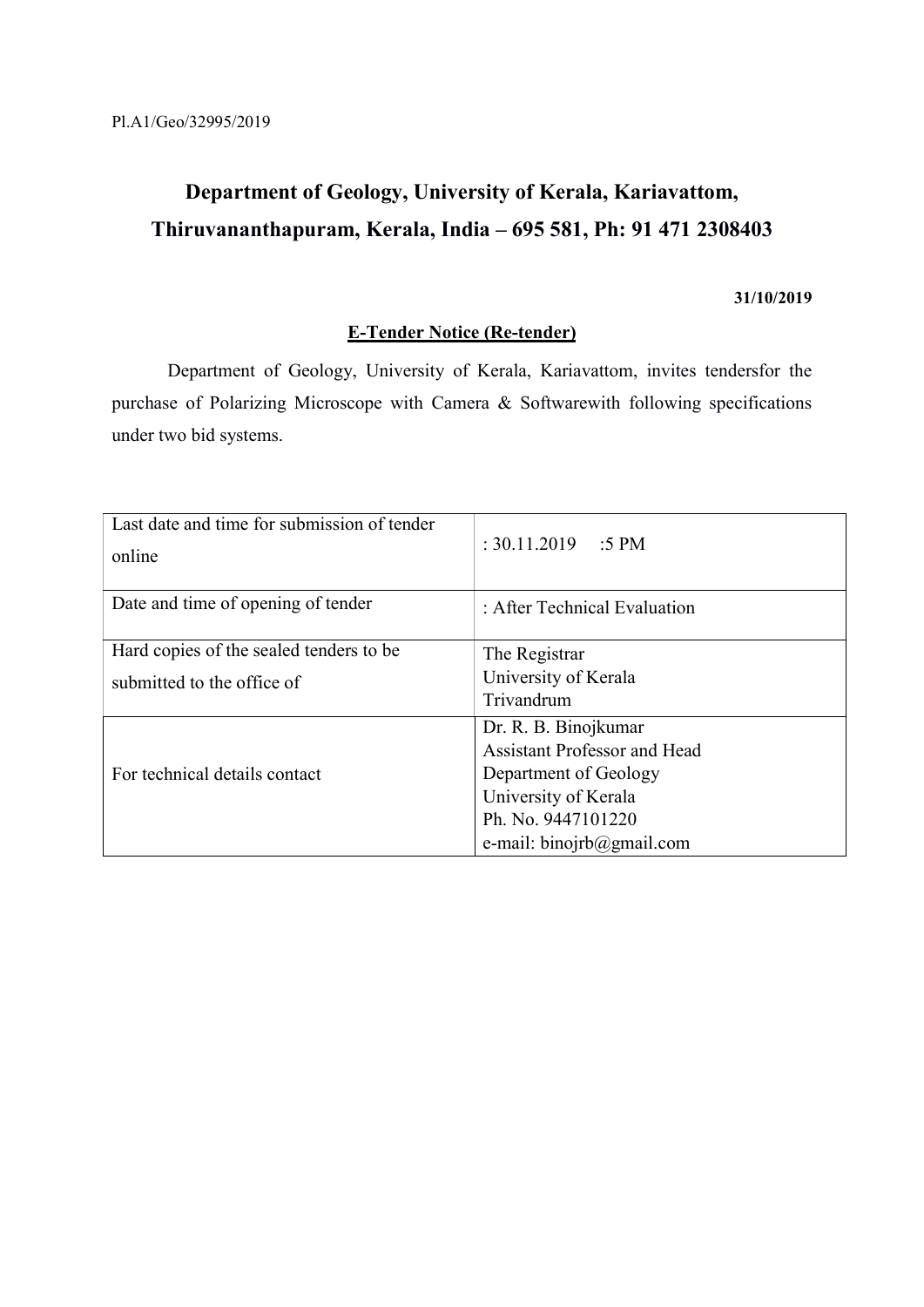# Polarizing Microscope with Camera & Software

| 1. | Microscope                                | Upright microscope suitable for reflected and transmitted light<br>for viewing Thin section and Mineral samples in Geology                                                                                                                                                                                                                                                            |
|----|-------------------------------------------|---------------------------------------------------------------------------------------------------------------------------------------------------------------------------------------------------------------------------------------------------------------------------------------------------------------------------------------------------------------------------------------|
| 2. | Transmitted &<br>Incident<br>illumination | LED light source for both Transmitted and Reflected light source.<br>Standard conoscopy module bertrand Lens Cube, fixed (with<br>centerablebertrand lens) for Incident Illuminator<br>color coded field and aperture diaphragm adjustment to match<br>color and to ensure that the illumination conditions are always<br>matched to the objective                                    |
| 3  | Eye pieces and<br>nose piece              | i. 10x with 22mm or above field of view and Diopter adjustment on<br>both the eye pieces and one eye piece with cross hairs.<br>ii. Reversed Centrable, Quintuple nosepiece.<br>iii. Trinocular tube with beam splitter<br>50/50 light distribution                                                                                                                                   |
| 4  | Focus                                     | 3 step focusing: course, medium &fine(1 & 4 microns) and built-<br>in focus stop to protect samples and the front lens of the<br>objective.                                                                                                                                                                                                                                           |
| 5  | Analyzer                                  | 180 <sup>°</sup> or above rotatable analyzer                                                                                                                                                                                                                                                                                                                                          |
| 6  | Stage                                     | i. Circular graduated stage rotatable 360º which can be fixed at a<br>specific position at 1º increments.<br>ii. Additional attachable mechanical stage a Vernier 0.1mm to be<br>fitted on the circular stage should be provided                                                                                                                                                      |
| 7  | Polarizer                                 | Transmitted light Polarizer should be 360 <sup>°</sup> rotatable and<br>Reflected light polarizer should have 3 different click stops at 0°,<br>45°, 90°                                                                                                                                                                                                                              |
| 8  | Compensators                              | Lambda-plate (wave plate) for compensator                                                                                                                                                                                                                                                                                                                                             |
| 9  | Condenser and<br>objective                | Dedicated achromat strain - free condenser with switchable<br>condenser top, suitable for objectives 2-100x N.A, 0.90, with<br>color coded iris diaphragm,<br>Universal objective suitable for both reflected and transmitted<br>light<br>EPI Plan Achromat 5x (N.A.0.12)<br>EPI Plan Achromat 10x (N.A.0.25)<br>EPI Plan Achromat 20x (N.A.0.40)<br>EPI Plan Achromat 50x (N.A.0.75) |
|    | Camera and                                | A digital color camera having resolution 5 Mega Pixels or more.<br>Both USB interface and HD output should be there. HD output<br>should be capable of recording HD movie clip of (1920 x1080)<br>Pixels). Pixel size 2.35µm x 2.35µm. Exposure time 0.5msec to<br>500 msec. with suitable C-Mount adapter                                                                            |

## **Specifications**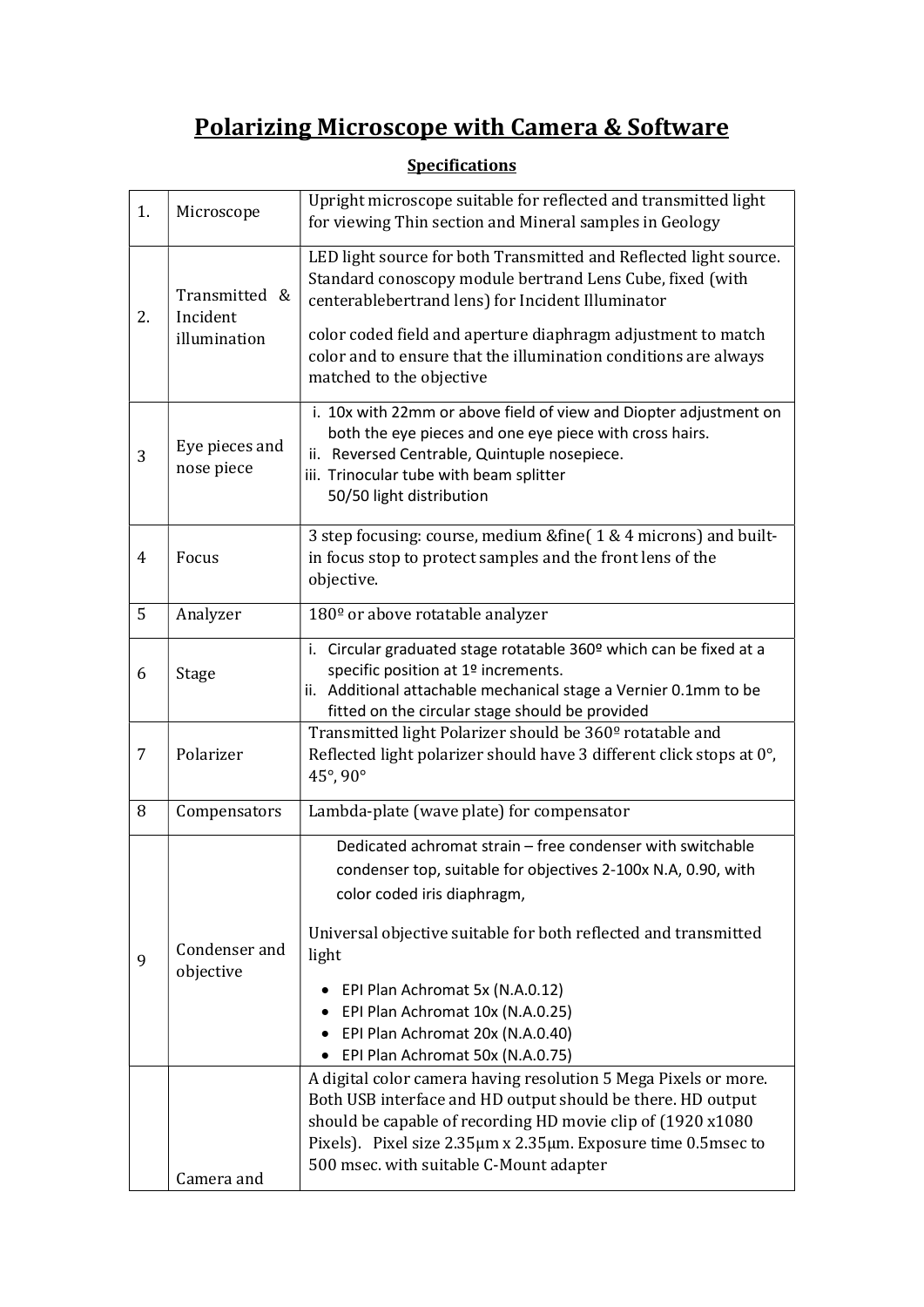|                                                                                                                                 | functionalities of the camera as well as capable to do image<br>enhancement, point to point measurement and incorporating<br>image description, date and time, Micron bar on the images. |
|---------------------------------------------------------------------------------------------------------------------------------|------------------------------------------------------------------------------------------------------------------------------------------------------------------------------------------|
|                                                                                                                                 | Branded PC:4GB Ram, 1TB HDD, 1GB Graphics card, i5 -64 bit<br>processor, Windows 10                                                                                                      |
| Warranty/AMC                                                                                                                    | Warranty 2 Year + 1 Year Labour AMC should be quoted in the<br>standard quote.                                                                                                           |
| All components, microscope, camera and software Should be from single<br>manufacturer to have better compatibility and service. |                                                                                                                                                                                          |
|                                                                                                                                 |                                                                                                                                                                                          |

### General Conditions:

- 1. Every tenderer should submit Tender fee of Rs. 2,500/-
- 2. Every tenderer should submit an Earnest Money Deposit (EMD) of Rs. 10,000/-
- 3. The tender shall be submitted in the two bid viz. Technical Bid and Financial Bid. Only those qualified in technical bid will be eligible for participating in financial bid. A presentation regarding the technical specification and item to be supplied shall be done before the technical evaluation committee if requested.
- 4. The bidder should be a manufacturer or their dealer specifically authorized by the manufacturer to quote on their behalf for this tender as per Manufacturer Authorization From and Indian agents of foreign principals, if any, who must have designed, manufactured, tested and supplied the equipment(s) similar to the type specified in the "Technical Specification". Such equipment must be of the most recent series/models incorporating the latest improvements in design. The models should be in successful operation for at least one year as on date of Bid Opening.
- 5. Compliance Statement: Along with the technical details provide a tabular column indicating whether the equipment quoted by you meets the specifications by indicating 'YES' or 'NO'. If 'YES', support the claim by providing original brochures. Venders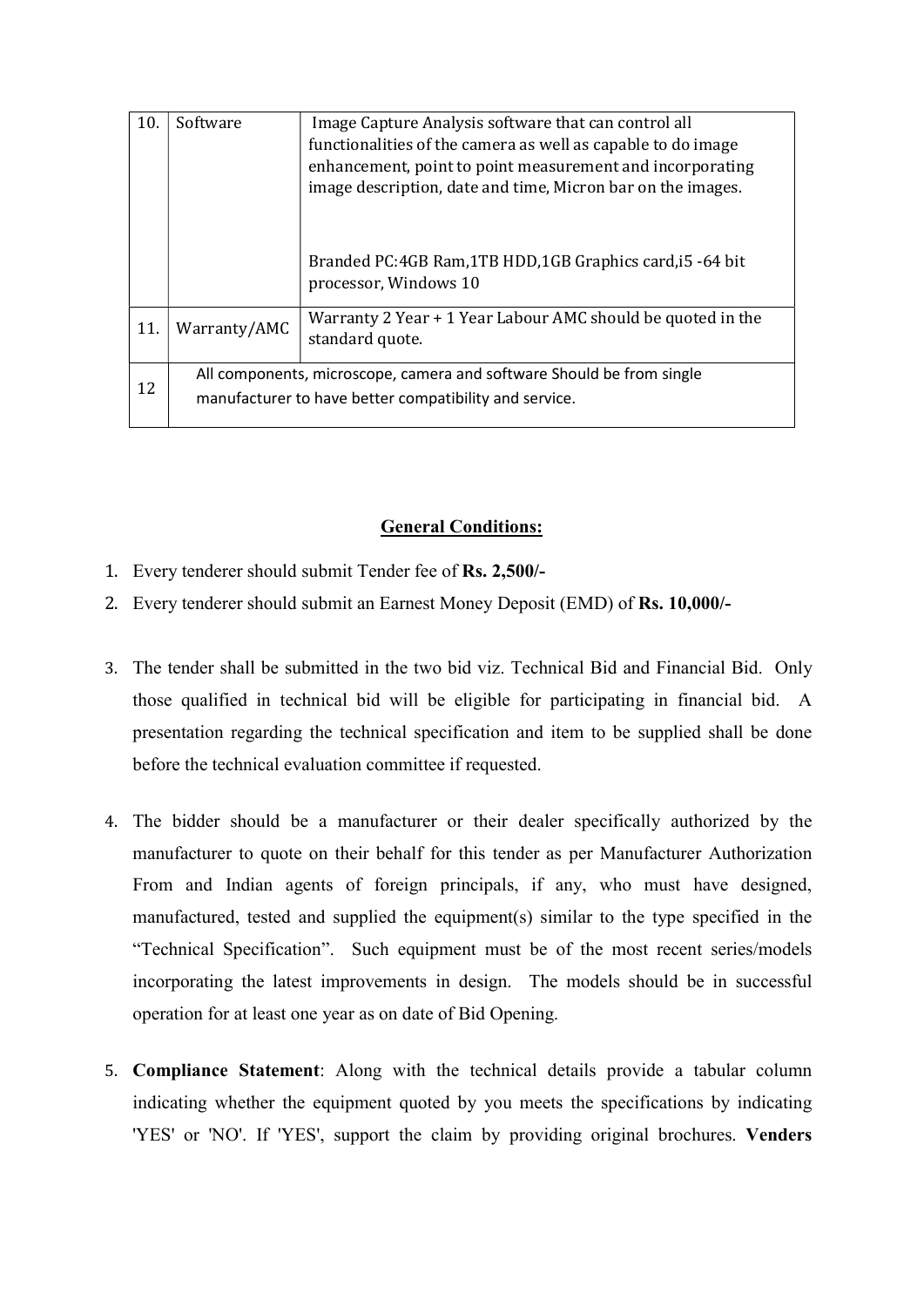should provide clear brochures/data sheets about the equipment and its working. Also include adequate proof for the claim regarding the performance.

- 6. Reference: Names of Institutes with contact person and telephone/ email where similar equipment supplied by you in India [Preferably South India] shall be mentioned in the bid.
- 7. Incomplete & conditional tenders and tenders received after the due date will be summarily rejected without assigning any reasons thereof.
- 8. The price should be inclusive of all taxes, duties, transportation, insurance, installation etc. Nothing extra will be paid in addition to the quoted rate. Any amount in Indian rupees for installation, commission, labour, spares, service etc shall be entered in item 2 of BoQ.
- 9. Payment Terms: TT after order acknowledgement.
- 10. Validity of tender: Tender submitted shall remain valid at least for 120 days from the date of opening the tender. Validity beyond 120 days, from the date of opening of the tender shall be by mutual consent.
- 11. Delivery and installation: Proposed delivery schedule should be mentioned clearly. Delivery and installation and training (one week) should be made at the Department of Geology, University of Kerala, Kariavattom campus, Trivandrum without extra cost (inclusive of documentation, demurrage, customs duty, clearance and transportation charges). University of Kerala will provide customs duty exemption certificates if required.
- 12. Service facility: Supplier should mention their details of service setup and manpower in Thiruvananthapuram who are responsible for after sales support.
- 13. The model number, make, and a printed literature of the product shall submit positively.
- 14. In case of any dispute, the decision of the University authority shall be final and binding on the bidders.
- 15. The undersigned reserves the right to reject any or all of the tenders received without assigning any reason thereof.